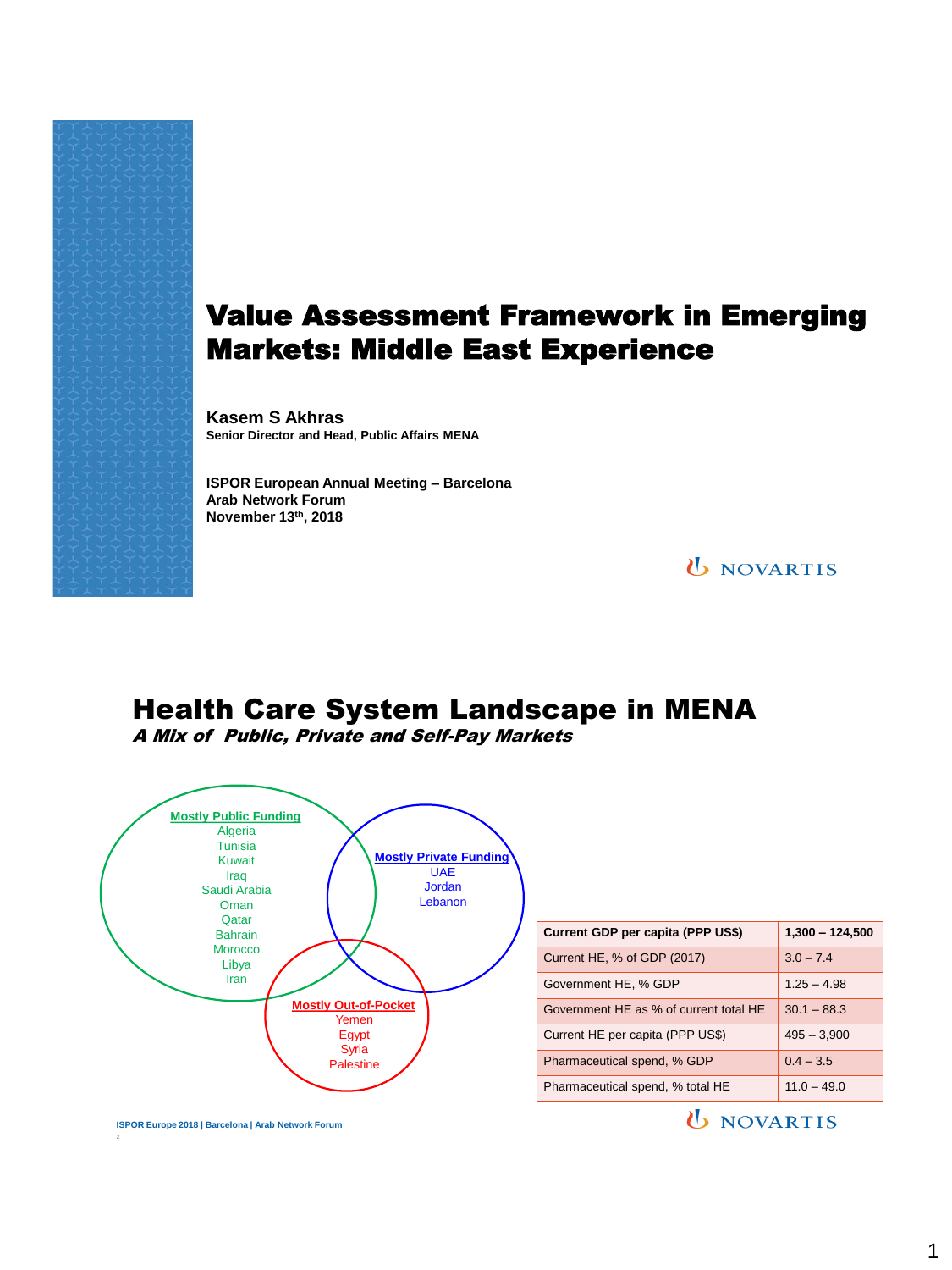## VAF Goal:

## Sustainable Access to High-Value Innovations for All Patients Key Considerations for MENA: HOW, WHO, WHAT, and SO WHAT?

#### • **Methodological Aspects**

- **HOW**
	- Societal vs. Patient-centric?
	- Method (CEA, QALY, MCDA)?
	- Assessment and interpretation?
- **WHAT**
	- Data inputs (epi, costs, disparity, caregiver, etc)?

#### – **WHO**

- Government?
- Independent?

**ISPOR Europe 2018 | Barcelona | Arab Network Forum** 

#### • **Contextual Considerations**

#### – **SO WHAT?**

- Transparency, predictability
- Sustainable Access to Innovations
- Lack of national health system
	- System complexity
	- Affordability
- Country vision
	- Global aspirations
	- Localization policies

#### **U** NOVARTIS

# **Discussion**

- From a Country perspective:
	- Is VAF a local priority? Why? Why not?
	- What VAF is currently being used, if any, formally or informally?
	- What are the key challenges facing countries who are using VAF?
	- How do we advance the Framework in the region?

4

### **U** NOVARTIS